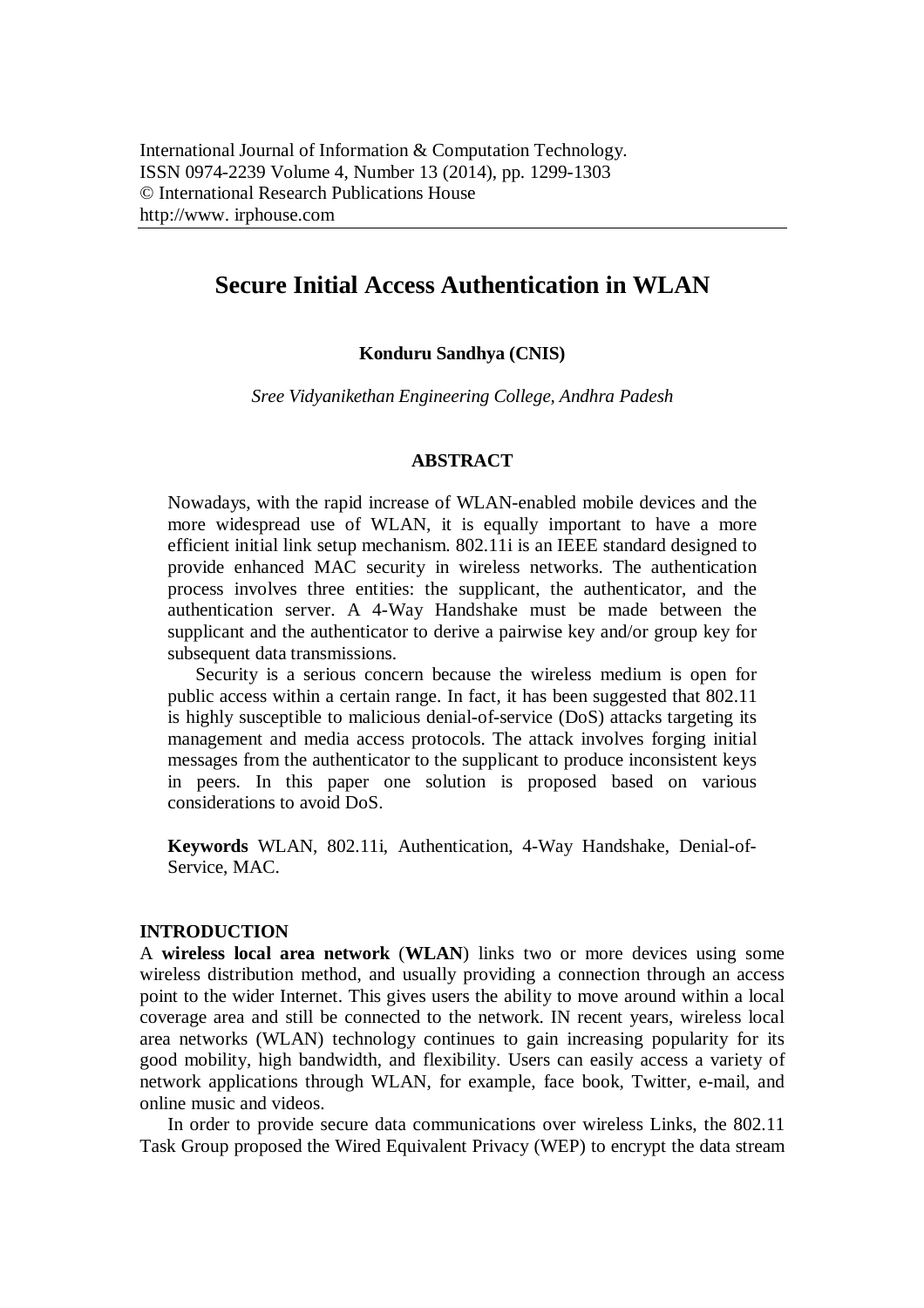and authenticate the Wireless devices. However, significant deficiencies have been found. To repair the problems, an authentication mechanism based on EAP/802.1X/RADIUS has been developed to replace the poor Open System authentication and Shared Key authentication in WEP. The authentication process combines 802.1X authentication with key management procedures to generate a fresh pairwise key and/or group key, Message Integrity Code (MIC), followed by data transmission sessions.

This paper gives the some idea how to mitigate the DoS attacks when using WLAN. In this paper section 2 gives brief explanation on IEEE 802.11i, section 3 gives idea on 4-way handshake and possibility of attacks in the process of handshake. Section 4 shows the already implemented solution for attacks. Section 5 is the proposed solution which is an alternative to above solution.

# **IEEE 802.11i :**

**IEEE 802.11i-2004** or **802.11i** standard specifies security mechanisms for WLAN. Provides Confidentiality, Authentication, and Key Management. It replaced the short Authentication and privacy clause of the original standard with a detailed Security clause.

The new security standard, 802.11i, which was ratified in June 2004, fixes all WEP weaknesses. It is divided into three main categories:

- 1. Temporary Key Integrity Protocol (TKIP)
- 2. Counter Mode with CBC-MAC Protocol (CCMP)
- 3. 802.1X Port-Based Network Access Control.

802.11i also has an extended key derivation/management.

# **EAP**

Extensible Authentication Protocol (EAP) is just the transport protocol optimized for authentication, not the authentication method itself. It is an authentication framework which supports multiple authentication methods. EAP runs directly over data link layers such as Point-to-Point Protocol (PPP), without requiring IP.

# **EAP-TLS**

Creates a Transport Layer Security (TLS) session within EAP, between the Supplicant and the Authentication Server. Both the server and the client(s) need a valid certificate, and therefore a PKI. This method provides authentication both ways.

# **DOS ATTACKS**

In computing, a **Denial-Of-Service (DoS) attack** is an attempt to make a machine or network resource unavailable to its intended users. The main motive of attacker is to prevent legitimate users from information or services. This is done by flooding with useless traffic.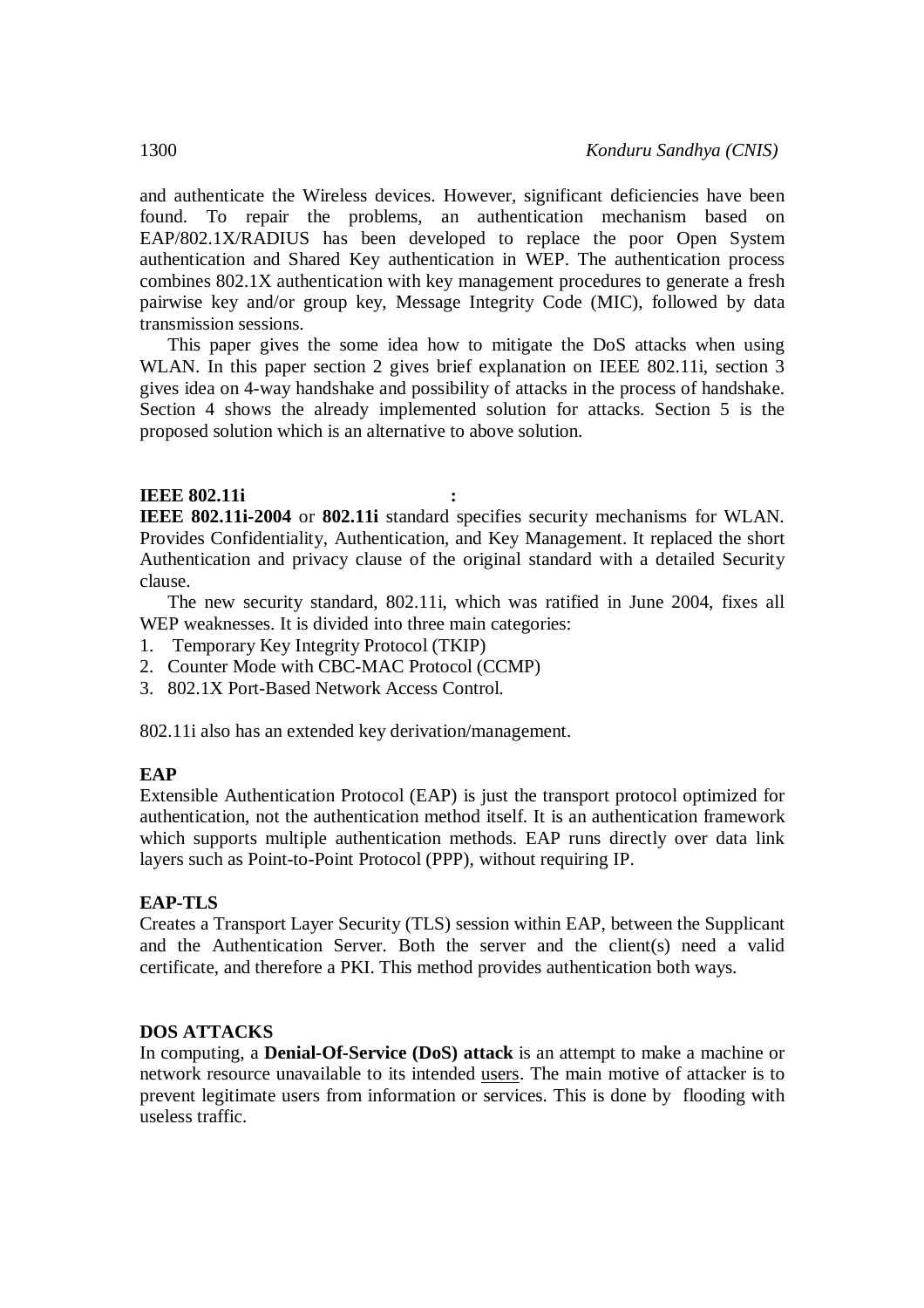The possible Dos attacks in 802.11i 4-way are Probe Request Flood, Authentication Request Flood, Association Request Flood, De-Authentication Attack, De-Association Attack, Media Access Attack.

#### **DoS in 4-way handshake**

During the 4-way handshake the PTK inconsistency is caused between the Authenticator and Supplicant. This leads to blocking of protocol execution, authenticator timeout and subsequent de-authentication of supplicant. To avoid this all the nonce's and corresponding PTKs are need to be kept by supplicant. This ultimately leads to DoS attack.

The general process of 4-way handshake done between Authenticator and Supplicant is shown in below figure:

| <b>SUPPLICANT</b> | AA, ANonce, n, msq1                                           | <b>AUTHENTICATOR</b> |
|-------------------|---------------------------------------------------------------|----------------------|
|                   | SPA, SNonce, n, msg2, MIC <sub>PTK</sub> (SNonce, n, msg2)    |                      |
|                   | AA, ANonce, n+1, msg3, MIC <sub>PTK</sub> (ANonce, n+1, msg3) |                      |
|                   | SPA, $n+1$ , msg4, MIC $_{PTK}(n+1, mgg4)$                    |                      |

# **Figure 1: 4-Way Handshake**

The attacker can make PTK inconsistency with simple one-message attack by impersonating the authenticator, composing the initial message and sends to supplicant. The attacker forges the message and sends to supplicant in the middle of 4-way handshake. This attack arises from the vulnerability of Initial message.

> Message 1:  $S \leftarrow A$ **AA, ANonce, n, Msg1** Message 2:  $S \leftarrow A$ **SPA, SNonce, n, Msg2, MICPTK(SNonce, n, Msg2)** Message 1': **S Attacker AA, ANonce', n, Msg1 {** Supplicant derives PTK' by generating ANonce' and SNonce'**}** Message  $3: S \leftarrow A$ **AA, ANonce, n+1, Msg3, MICPTK (ANonce, n+1, Msg3) {Protocol** blocked with PTK, PTK' inconsistency, MIC not verified}

> > **Figure 2: DoS in 4-Way Handshake**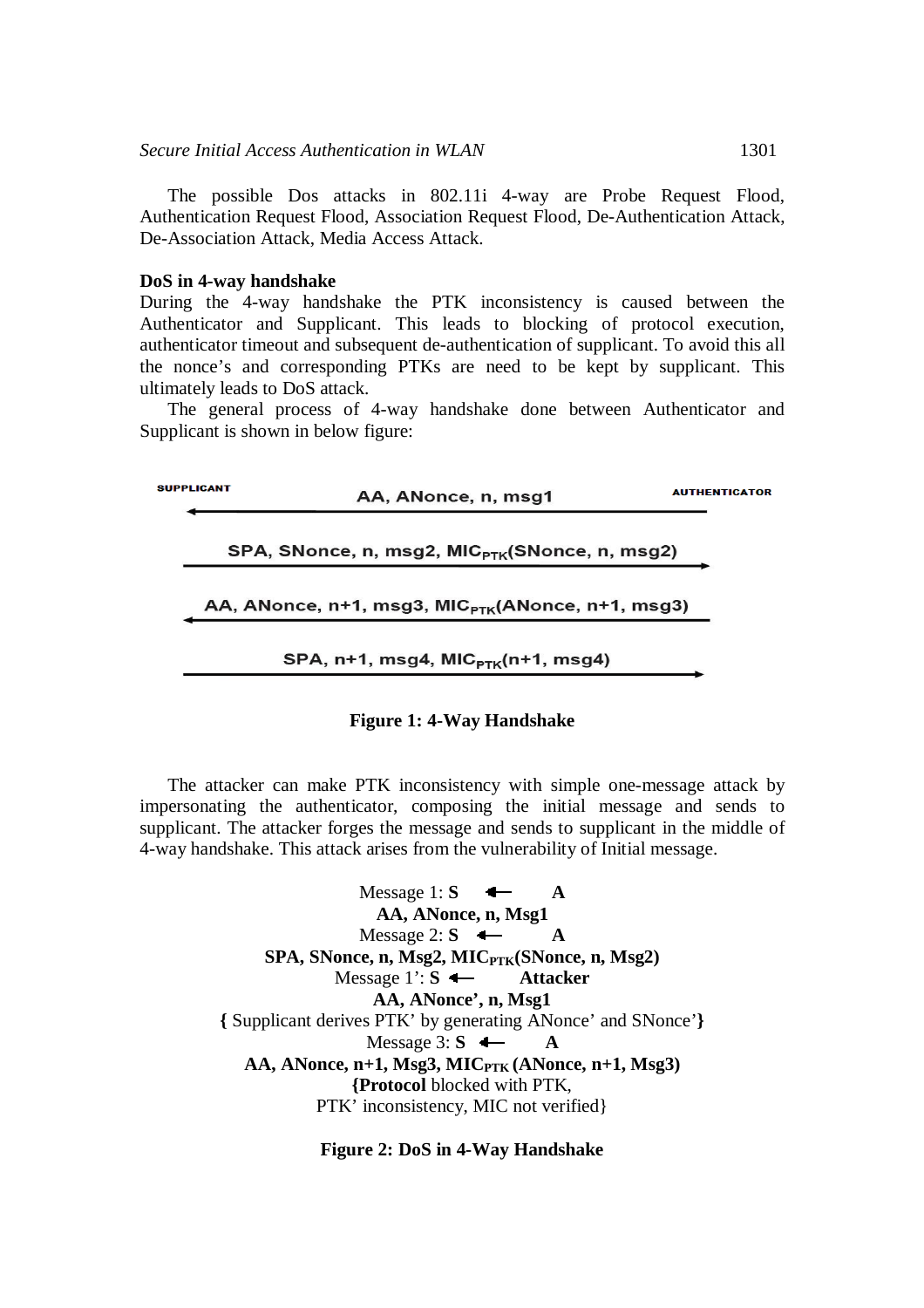The subsequent handshake is blocked due to different PTK value than the one in authenticator; this is because the supplicant calculates the new PTK to the nonces for newly received message. By monitoring the network traffic or by just flooding the message with some frequency the attacker determines the appropriate time to send out message.

#### **IMPLEMENTED SOLUTION**

Possible repair is, MIC derived from PMK can be added to message, this will prevent the forging the messages from attacker. Message sent by authenticator is still distinguishable by secure bit with the message sent by attacker. To solve this problem 802.1x authentication process dynamically generates PMK. Static PMK is relatively used for long time message is still vulnerable to replay attacks. To defend against replay attacks authenticator should maintain a monotonically increasing sequence counter.

The replayed messages are detected by supplicant by comparing the counter of a received message against the counter of the largest numbered previous message. Clock time counter is added to message format, eliminating the possible problem of counter rollover. This do not influences on other parts of standard and this specific sequence counter is also consistent with its usage in the group key handshakes. No need to worry about clock time synchronization.

# **ALTERNATE SOLUTION**

Alternative to clock time counter there is a possibility to use timestamps. One way to prevent replay attacks and countermeasure for DoS is to attach a timestamp to messages sent between authenticator and supplicant. The supplicant can confirm that the timestamp is within an acceptable range and will reject any messages missing the timestamp or reporting too old. This cannot confirm that the communication is only processed once as it can be repeated within the timeframe, but it forces a malicious attacker to work quickly. To make sure the message is only accepted once a nonce (pseudo-random string) can be added to messages to be only one time, with other messages sharing the same nonce to be discarded.

## **CONCLUSION**

With the rapid increase of the WLAN-enabled mobile devices, the current WLAN security standard IEEE 802.11i is challenged for its low efficiency. In IEEE 802.11i 4-way handshake we find and analyze DoS attack on Message1 in protocol. To generate a shared PTK between supplicant and authenticator only one active handshake must be allowed at any time by this protocol. Upon analysis this leads to vulnerabilities, allows an attacker to block the handshake by simply inserting one forged message. Attack can only be performed between Message1 and Message3 of 4-way handshake.